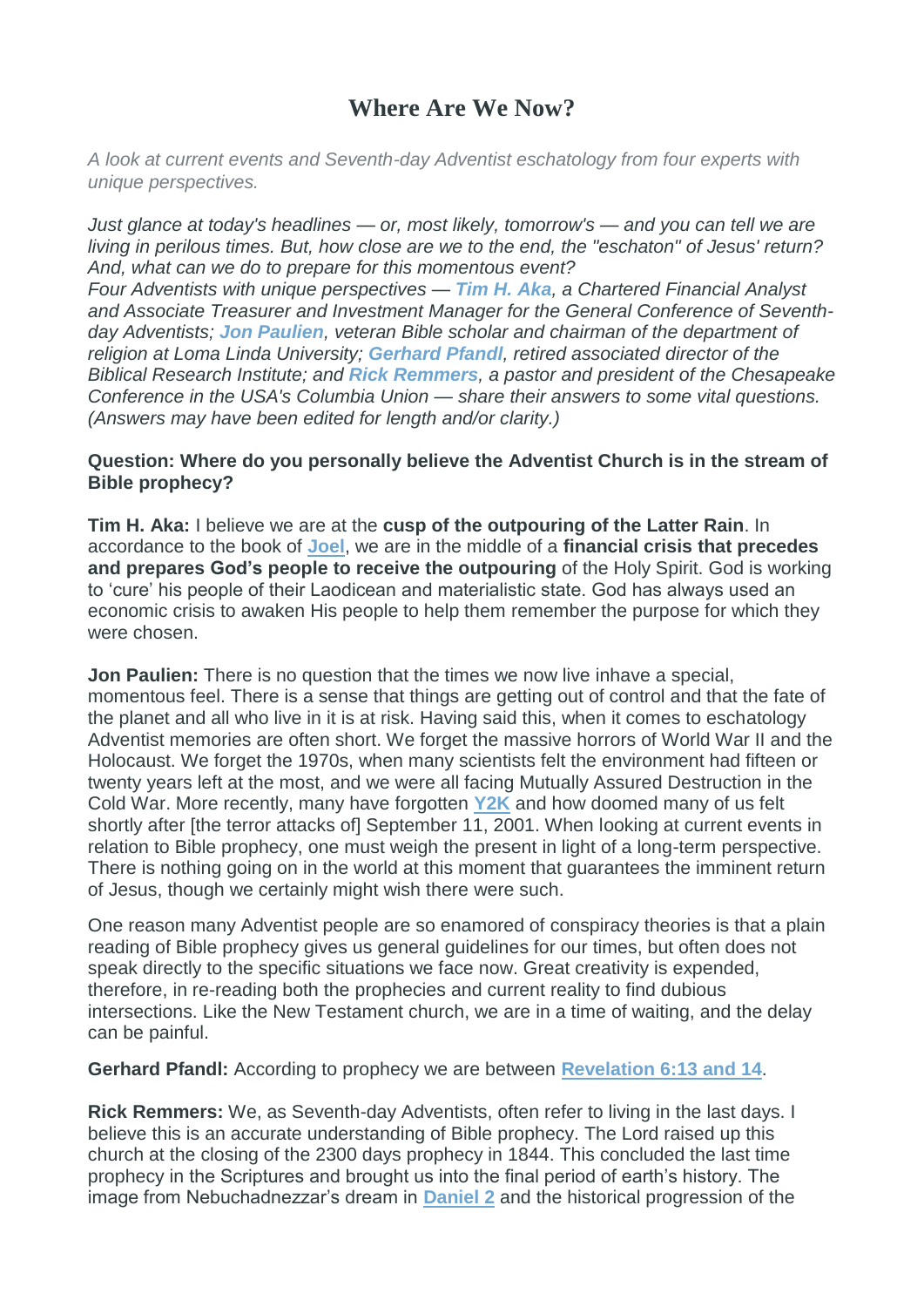seven churches in **[Revelation](http://biblia.com/bible/nkjv/Re2,3) 2 and 3** culminating with the church of Laodicea, along with numerous other lines of prophecy, indicate we are living just prior to the second coming. In addition to the timing we should also pay attention to the mission and purpose God had in establishing this last day church. The three angel's messages of **[Revelation](http://biblia.com/bible/nkjv/Re14) 14** provide a compelling message and appeal especially needed during this time in history. This includes the everlasting gospel, a mission to all people, the hour of judgment, worship of our Creator, a fallen Babylon, and warnings about worship of the beast and receiving his mark. We have a great privilege in proclaiming this around the world.

## **Q. Is the eschaton to happen soon? If so, why? If not, why not?**

**Pfandl:** If "soon" means in the next 1-2 years, I don't think so. The last day events outlined in Scripture and the Spirit of Prophecy will need a bit more time than 1-2 years, but can it happen within the next 10-20 years? Yes!

**Aka:** Yes, we are at the beginning stages of the eschaton. Events have started that cannot be reversed. **Economic meltdown is inevitable.** It has be delayed slightly by extraordinary action by governments, but this only makes the collapse more severe and rapid when it does finally take hold. This paves the way for the Latter Rain. Once it begins there is no turning back.

**Remmers:** Jesus Himself addresses this question so well in response to the question from His disciples in **[Matthew](http://biblia.com/bible/nkjv/Mt24) 24**. He outlines the various signs indicating His coming is near: wars, famines, pestilences, earthquakes, false prophets, false christs, lawlessness, etc. Each time we see these happen it is a reminder we are approaching Jesus' return. As I write, the headlines in *USA [Today](http://www.usatoday.com/)* include the following: "ISIS Fighter Executes His Own Mother, Stocks Close Our Week with Worst Start to Year Ever," and "Wintertime Floods Among Costliest Ever – and Price Tag Still Rising." We see the fulfillment of Jesus' prophecies on a daily basis.

But Jesus anticipated our desire to know more precisely the timing and cautions us in **[verse](http://biblia.com/bible/nkjv/Mt24.36) 36**, "of that day and hour no one knows." We need to hold specific speculation in check. The signs of His return should be a source of assurance, not of mental torment. Instead, Jesus counsels us to watch (**[verse](http://biblia.com/bible/nkjv/Mt24.42) 42**). We need to be vigilant and aware of what is taking place so that we are prepared and can be responsive to needs. In **[verse](http://biblia.com/bible/nkjv/Mt24.44) [44](http://biblia.com/bible/nkjv/Mt24.44)** Jesus tells us, "Therefore you also be ready, for the Son of Man is coming at an hour you do not expect." When we take Jesus' counsel and live in an ongoing state of readiness the specifics of the when are no longer a difficulty. Our focus is on a daily walk with Jesus where we are always ready to meet Him. And while we wait we are actively engaged in telling others and serving the "least of these." Jesus follows His account of the signs in Matthew 24 with a trilogy of parables in **[chapter](http://biblia.com/bible/nkjv/Mt25) 25** where He describes the active ministry and stewardship of those who are ready and waiting.

Taking Jesus at His word shifts our focus from the question of precisely how soon He will return to being ready every day and actively waiting.

**Paulien:** I truly hope Jesus comes soon. While there is much that is beautiful in this life, at least for some, the acceleration of tragedy and injustice is painful to watch and even more painful to experience (I was a less than a kilometer away when the recent shootings took place in San Bernardino). But more than forty years of pastoral experience has taught me to balance my eager expectation of Jesus' return with a strong focus on the mission that lies before me every day. Like Jesus (**Matt. [24:36](http://biblia.com/bible/niv2011/Mt24.36)**), we must ultimately leave the timing to God.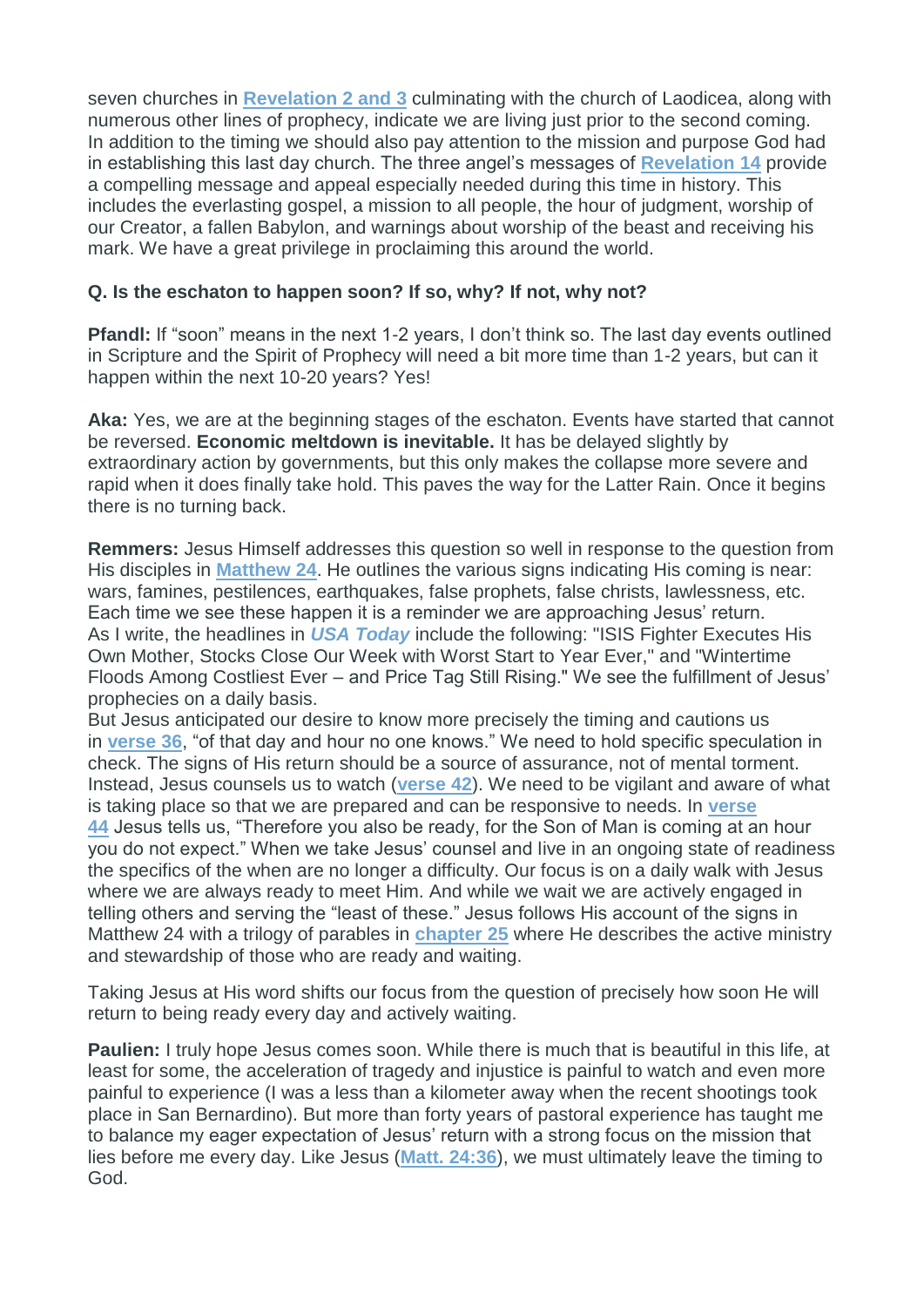## **Q. Was your perspective the same at the beginning of your Adventist experience, or has it changed over time? How have your views changed since the year 2000?**

**Paulien:** I distinctly remember a sermon I preached in 1972, where I gave multiple evidences from science and current events that earth's history had less than twenty years to go. I am also distinctly aware of how wrong I was. Even worse, continually hyping the End without an outcome can kill people's interest in eschatology. That's where things are in most of the Western world. In the United States, Bible prophecy can serve as an "entering wedge" for maybe ten percent of the general population. The rest are turned off by it. In Europe the lack of interest is even more dramatic. People are interested in end of the world issues, but they no longer think Christians have relevant answers. You can only cry "wolf" so many times and people turn you off.

Careful Bible study over many decades has taught me that Bible prophecy was not given to satisfy our curiosity about the future, it was given to teach us how to live as we approach the End. When we experience the eschatological Kingdom Jesus introduced, we are motivated to lay large plans for building up that Kingdom while at the same time living as if He was coming today. That tension is not easy to balance, but it is at the core of preparation for the Second Coming.

**Aka:** The year 2000 marked a major change in geo-political and global economic situation. **It marked a turning point towards the very last days.** Economic winter has arrived. Subsequent events since 2000 have sharpened my understanding of end time prophecies.

**Remmers:** Over the years, my perspective has not substantially changed. As world events unfold there is more detail and many more examples of signs fulfilled that we can look at. Every day that goes by brings us one day closer to the culmination of all things.

The disciples discovered on the Sea of Galilee that when they were with Jesus it did not matter how severe the storm was or how long it would last. They were safe with Him. The storms in our personal lives and around the world will be increasingly fierce. But with Jesus we can always be ready and at peace.

## **Q. What events will signal to you that we have reached the last moments of earth's history?**

**Paulien:** In a way, I think this is the wrong question. This is the kind of question the disciples asked in **[Matthew](http://biblia.com/bible/niv2011/Mt24) 24** and its parallels in **[Mark](http://biblia.com/bible/niv2011/Mk13) 13** and **[Luke](http://biblia.com/bible/niv2011/Lk21) 21**. To paraphrase them: "What event will signal us that you are about to come and we have reached the last moments of earth's history?" (**[Matt.](http://biblia.com/bible/niv2011/Mt24.3) 24:3**) Jesus spends the rest of the chapter telling them that wars, rumors of wars, earthquakes, famines, pestilences, persecution and deception are all signs of reality, but not useful for timing the end (**Matt. [24:6-8](http://biblia.com/bible/niv2011/Mt24.6-8)**). The only "sign" of His return that Jesus gives them is the actual coming itself (**Matt. [24:30](http://biblia.com/bible/niv2011/Mt24.30,14) – Matt. 24:14** is not called a sign and is data that we will not be able to perceive when the time comes). Along the same lines, Ellen White saw that end-time believers will know the time of Jesus' return, but it will only be revealed to them a few hours before the event actually occurs (*Early Writings*, **[285](http://text.egwwritings.org/publication.php?pubtype=Book&bookCode=EW&pagenumber=285)**-**[286](http://text.egwwritings.org/publication.php?pubtype=Book&bookCode=EW&pagenumber=286)**).

**Aka:** We are entering the final stages of a massive financial crisis that will bring chaos and turmoil into this world. **An economic collapse will signal that we are indeed in the last moments** of earths history. A stock market crash may be the triggering event that ultimately makes the façade of the economic status quo crumble. Eyes will be opened. Most importantly, **complacency will not be an option**. Choices will have to be made.